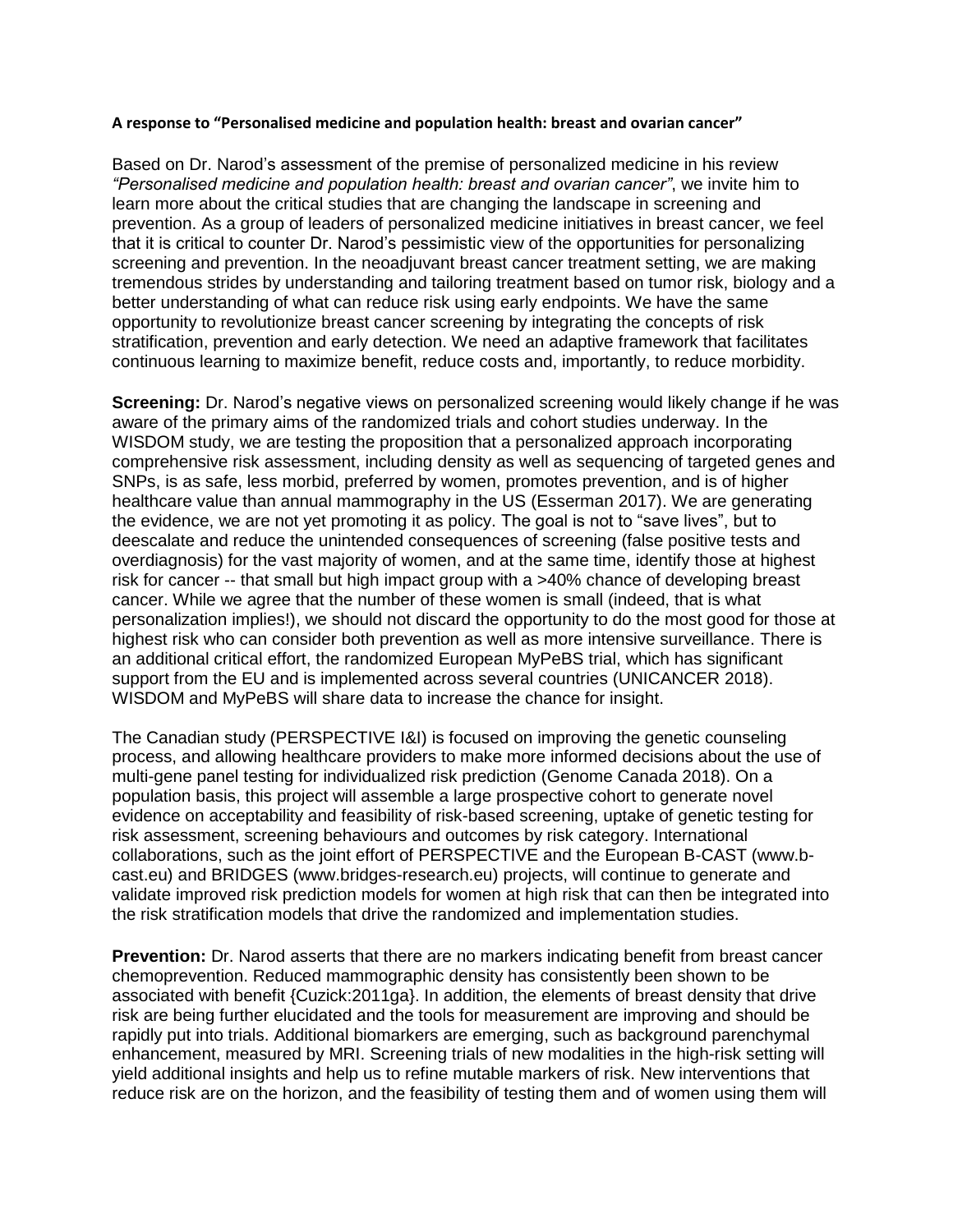dramatically improve when we have ways to better identify those at high risk -- ongoing platform trials provide the framework for rapidly demonstrating the benefit of the intervention. Reducing the use of combined hormone replacement is the first example of a high impact intervention that has actually lowered the incidence of breast cancer (Chlebowski et al. 2003; Ravdin et al. 2007). This finding has both individual as well as societal benefit. If a woman is aware of her risk, she can make better choices. If we push to develop the tools to implement prevention studies for the high-risk population, we will further improve our chance to decrease the incidence of breast cancer. The low computed number of breast cancer diagnoses averted in Dr. Narod's calculations is not a failure of personized medicine – on the contrary, it is an argument for greater use of it. For prevention, we are getting to the stage of understanding the risks for specific subtypes (at least estrogen receptor positive and negative), for example B-CAST, which should facilitate more targeted chemoprevention. As these advances emerge, they are being seamlessly integrated into trials like the WISDOM study, to assess their impact on the uptake of prevention interventions. There is an emerging consensus that the massive effort around screening should evolve to include and emphasize prevention (UK Department of Health & Social Care 2018).

**Cost and implementation:** The author also states that no one will pay for a more personalize approach and that women will not participate in such efforts. Fortunately, there is no truth to that statement. Advances in legal constructs and next generation sequencing has brought the cost of testing to that of a having a mammogram. The case is sufficiently compelling that the payor industry has chosen to join the effort to generate modern era data that will allow us to improve our approach to screening and prevention. Blue Cross/Blue shield of California as well as Blue Cross/Blue Shield National are partners in the WISDOM study and are covering the cost of the genetic testing and targeted prevention counseling using a coverage with evidence progression framework (Rosenberg-Wohl et al. 2017). The reduction in cost from less frequent screening (Pashayan et al. 2018) frees up health care resources to spend on genetic testing, getting to Dr. Narod's goal of universal screening for BRCA1 and 2 and beyond. A key goal is better outcomes at less cost. The EU is funding the MyPeBS trial for the same reason. To date, 20,000 women have enrolled in WISDOM and MyPeBS is just starting enrollment. One of the aims of the PERSPECTIVE study is to develop a strategy to guide organizational implementation and management solutions for health authorities. As we refine our ability to predict risk and assign the frequency and use of screening, we will further reduce morbidity and cost, and improve outcomes by focusing interventions (screening and prevention) on those who benefit most.

**Summary:** Dr. Narod has painted a picture of the status quo today in screening and prevention as if it is an acceptable state. There are many opportunities to improve screening, to integrate screening with risk assessment and prevention, and to put frameworks in place to allow continuous improvement. So we invite Dr. Narod to learn more about the many initiatives going on around the world to better understand risk, how to reduce risk, what factors are mutable and useable as early endpoints, and how best to prevent consequential cancers. The future is bright but it can only be reached by changing the status quo, and that requires taking the first steps forward. We invite him to join us in making this bright future a reality.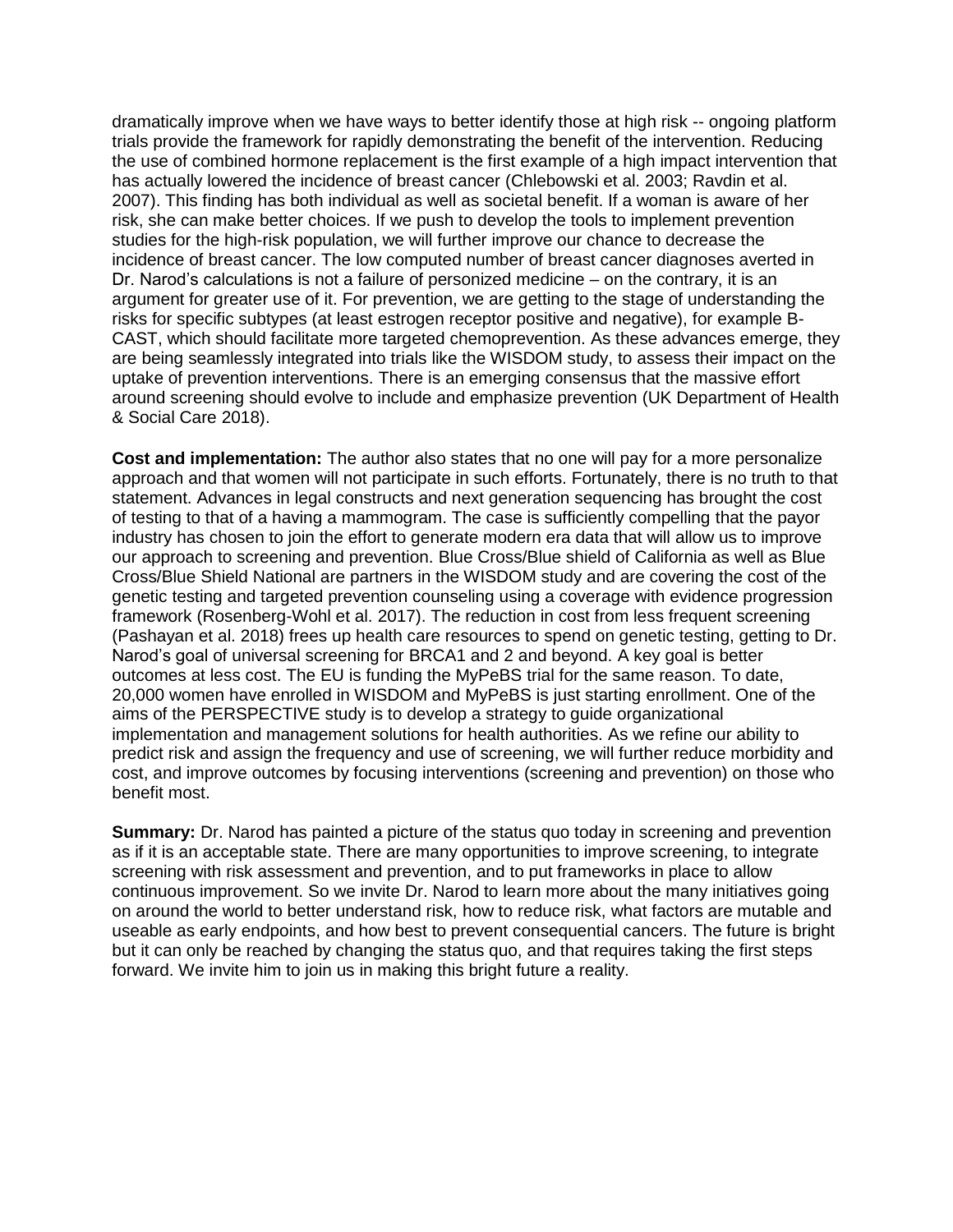**Antonis Antoniou** University of Cambridge, UK

**Mireille Broeders** Radboudumc, Netherlands

**Jennifer Brooks** University of Toronto, Canada

**Anna Chiarelli** University of Toronto, Canada

**Jocelyne Chiquette** Université Laval, Québec, Canada

**Jack Cuzick** Queen Mary University of London

**Suzette DeLalogue** Institut Gustave Roussy, France

**Peter Devilee** Leiden University, Netherlands

**Michael Dorval** Université Laval, Québec, Canada

**Douglas Easton** University of Cambridge, UK

**Andrea Eisen** Sunnybrook Health Sciences Centre, Canada

**Martin Eklund** Karolinska Institute, Sweden

**Laurence Eloy** Ministère de la Santé et des Services Sociaux, Québec, Canada

**Laura Esserman** University of California, San Francisco, USA

**Montserrat Garcia -Closas** National Cancer Institute, USA

**David Goldgar** University of Utah, USA

**Per Hall** Karolinska Institute, Sweden **Bartha Maria Knoppers** McGill University, Montreal, Canada

**Peter Kraft** Harvard University, USA

**Andrea La Croix** University of California, San Diego, USA

**Lisa Madalensky** University of California, San Diego, USA

**Nasim Mavaddat** University of Cambridge, UK

**Nicole Mittman** Sunnybrook Research Institute, Canada

**Hermann Nabi** Université Laval, Québec, Canada

**Nora Pashayan** University College London, UK

**Marjanka Schmidt** Netherlands Cancer Institute, NL

**Yiwey Shieh** University of California, San Francisco, USA

**Jacques Simard** Université Laval, Québec, Canada

**Allison Stover-Fiscallini** University of California, San Francisco, USA

**Jeffrey Tice** University of California, San Francisco, USA

**Laura van't Veer** University of California, San Francisco, USA

**Neil Wenger** University of California, Los Angeles, USA

**Michael Wolfson** University of Ottawa, Canada

**Elad Ziv** University of California, San Francisco, USA